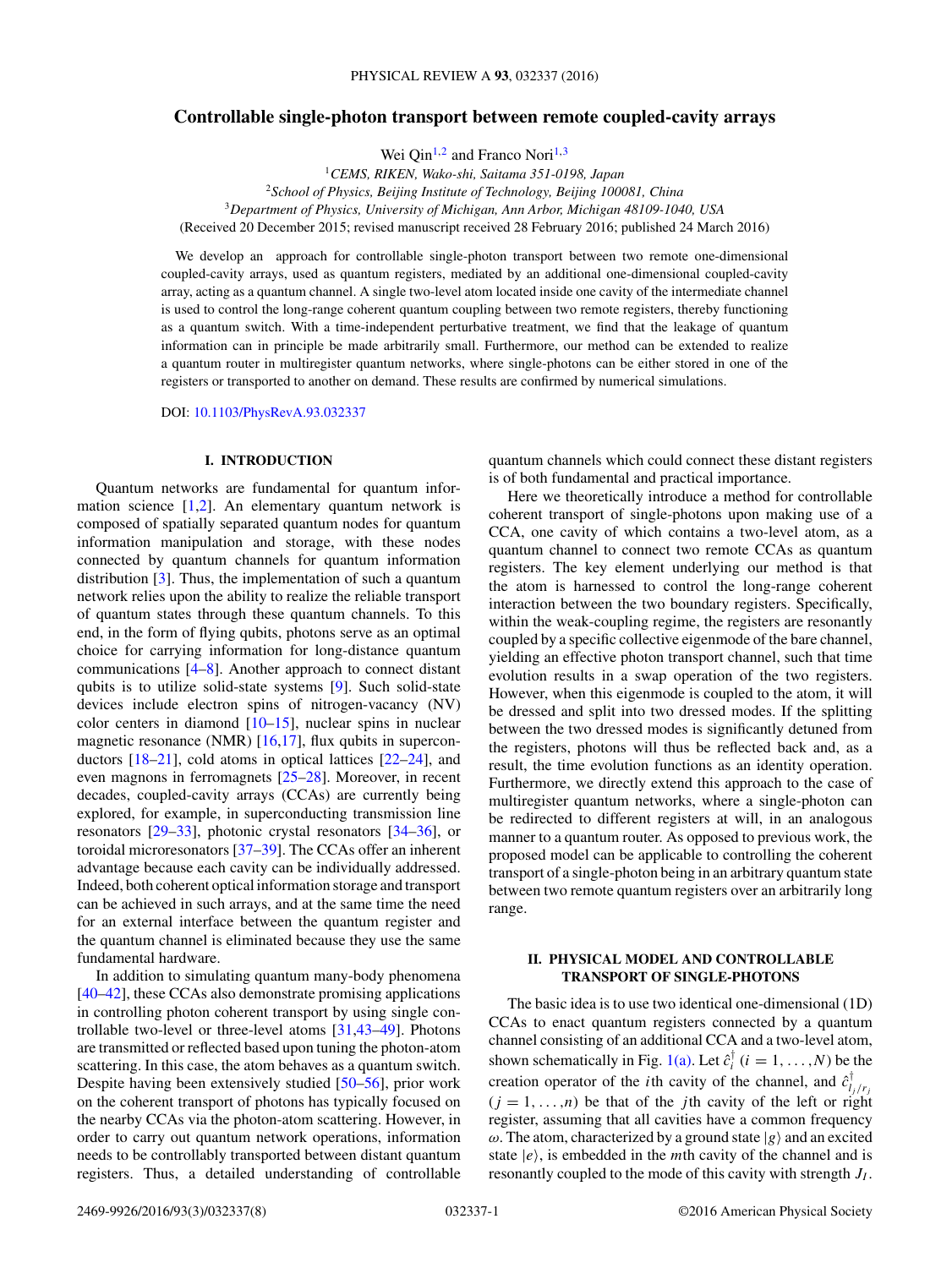<span id="page-1-0"></span>

FIG. 1. (a) A 1D CCA of having *N* cavities and a two-level atom is employed as a quantum channel to connect two distant quantum registers composed of two identical 1D CCAs, each contains *n* cavities. In the limit of  $\{g_0, g_1, J_1\} \ll g_c$ , the full dynamics can be reduced to an effective model, only involving the two boundary registers, the atom and the zero-energy mode of the bare channel. (b) Effective coupling configuration in the no-atom case of  $J_I = 0$ . By ensuring  ${g_0, g_I} \ll g_c$ , the boundary registers are resonant with a single-boson mode ( $k = z$ ), while the large detunings are eliminated, so that unitary evolution will result in a swap operation between the two registers. (c) Effective coupling configuration in the single-atom case of  ${g_0, g_1} \ll J_I \ll g_c$ . Owing to the large detunings between the registers and the dressed states, such registers are decoupled from the intermediate channel. The incoming photon is thus reflected off this channel, and the quantum state of the photon will remain unchanged after time evolution.

We assume that the intrachannel coupling  $g_c$  is fixed, and the intraregister coupling,

$$
g_j = g_0 \sqrt{j(2n+1-j)}/2,
$$

with  $g_0$  being a constant, is nonuniform  $[57,58]$ , which reveals that each register supports a linear spectrum of

$$
\lambda_q = g_0(2q - n - 1),
$$

where  $q = 1, \ldots, n$ . In a frame rotating at  $\omega$ , the Hamiltonian governing the total system is

$$
\hat{H}_T = \sum_{d=l,r} \sum_{j=1}^{n-1} g_j (\hat{c}_{d_j}^{\dagger} \hat{c}_{d_{j+1}} + \hat{c}_{d_{j+1}}^{\dagger} \hat{c}_{d_j}) + \sum_{i=1}^{N-1} g_c (\hat{c}_i^{\dagger} \hat{c}_{i+1} + \hat{c}_{i+1}^{\dagger} \hat{c}_i) + \hat{V}_1 + \hat{V}_2, \qquad (1)
$$

with

$$
\hat{V}_1 = g_I \left( \hat{c}_{l_n}^{\dagger} \hat{c}_1 + \hat{c}_{r_n}^{\dagger} \hat{c}_N + \text{H.c.} \right)
$$

and

$$
\hat{V}_2 = J_I(|e\rangle\langle g|\hat{c}_m + \text{H.c.}),
$$

where  $g_I$  represents the register-channel coupling. Hereafter *d* stands for  $\{l,r\}$ . The CCAs are initially prepared in their vacuum states, containing no atom excitation. Then, a singlephoton is injected into the left register to have, for example, an arbitrary input state

$$
|\phi\rangle_l = \sum_{j=1}^n \alpha_j \hat{c}_{l_j}^{\dagger} |\text{vac}\rangle_l,
$$

where  $|vac\rangle_l$  is the vacuum state of the left register. This implies that the dynamics of the system is confined in a singleexcitation subspace spanned by the basis vectors  $\{|d_j\rangle, |i\rangle, |e\rangle\}$ , where we define

$$
|\boldsymbol{d}_j\rangle = \hat{c}_{d_j}^{\dagger} |\text{vac}\rangle |g\rangle, \quad |\boldsymbol{i}\rangle = \hat{c}_i^{\dagger} |\text{vac}\rangle |g\rangle, \quad |\boldsymbol{e}\rangle = |\text{vac}\rangle |\boldsymbol{e}\rangle,
$$

and  $|vac\rangle$  is the vacuum state of the three CCAs. The unitary evolution under  $H_T$  results in

$$
|\varphi(t)\rangle = \sum_{j=1}^{n} \alpha_j \big[ f_{d_j, l_j}(t) | d_j \rangle + \sqrt{\epsilon_j^d} \big| \epsilon_j^d \big] \big],\tag{2}
$$

where

$$
f_{d_{j'},l_j}(t) = \langle \boldsymbol{d}_{j'}|e^{-i\hat{H}_T t}|\boldsymbol{l}_j\rangle
$$

is the transition amplitude of an excitation between the cavities *l<sub>j</sub>* and  $d_{j'}$ , $\epsilon_j^d = 1 - |f_{d_j, l_j}(t)|^2$ , and  $|\epsilon_j^d\rangle$  is a normalized linear combination of all the basis vectors apart from  $|d_j\rangle$ .

We consider the limit

$$
\{g_0,g_I,J_I\}\ll g_c,
$$

and work perturbatively in  $\hat{V}_1$  and  $\hat{V}_2$ . Through an orthogonal transformation  $\hat{c}_i = \sum_{k=1}^{N} \psi_{i,k} \hat{f}_k$  with

$$
\psi_{i,k} = \sqrt{\frac{2}{N+1}} \sin\left(\frac{ik\pi}{N+1}\right),\,
$$

one can find that the bare channel possesses a bosonic spectrum of  $\Lambda_k = 2g_c \cos[k\pi/(N+1)]$  [\[57,59\]](#page-6-0). Consequently,  $\hat{V}_1$  and  $\hat{V}_2$  are transformed to

$$
\hat{V}_1 = g_I \sum_{k=1}^N \psi_{1,k} \left[ \hat{c}_{l_n}^{\dagger} \hat{f}_k + (-1)^{k-1} \hat{c}_{r_n}^{\dagger} \hat{f}_k + \text{H.c.} \right]
$$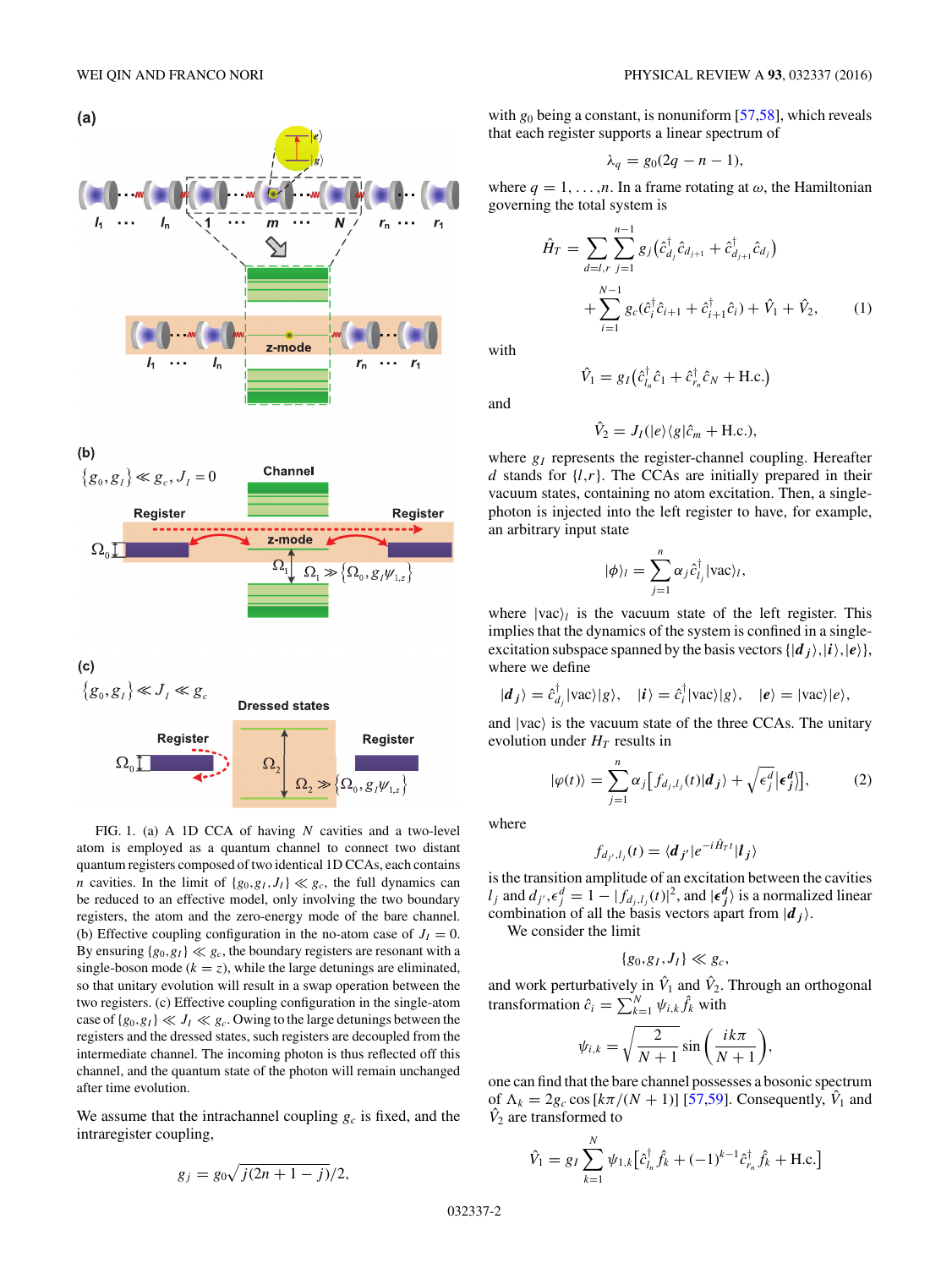and

$$
\hat{V}_2 = J_I \sum_{k=1}^N \psi_{m,k}(|e\rangle\langle g|\hat{f}_k + \text{H.c.}),
$$

respectively. To control the coherent transport of a singlephoton, we restrict our attention to odd *N*, which yields the existence of a single zero-energy mode in the bare channel corresponding to  $k = z \equiv (N + 1)/2$ . Thus, the registers and the atom are resonantly coupled to this mode. In the limit of  $g_0 \ll g_c$ , the width of the energy band of each register,

$$
\Omega_0=|\lambda_1-\lambda_n|,
$$

would be much smaller than the energy gap between the *z*th and  $(z \pm 1)$ th mode of the bare channel,

$$
\Omega_1=|\Lambda_{z\pm 1}-\Lambda_z|;
$$

that is,  $\Omega_0 \ll \Omega_1$ . In combination with

$$
\{g_I\psi_{1,z},J_I|\psi_{m,z}|\}\ll\Omega_1,
$$

the registers and the atom are significantly detuned from the nonzero-energy modes of the bare channel, thereby neglecting these off-resonant couplings leads to an effective Hamiltonian,

$$
\hat{H}_{\text{eff}} = \sum_{d=l,r} \sum_{j=1}^{n-1} g_j \left( \hat{c}_{d_j}^{\dagger} \hat{c}_{d_{j+1}} + \hat{c}_{d_{j+1}}^{\dagger} \hat{c}_{d_j} \right) \n+ g_I \psi_{1,z} \left[ \hat{c}_{l_n}^{\dagger} \hat{f}_z + (-1)^{z-1} \hat{c}_{r_n}^{\dagger} \hat{f}_z + \text{H.c.} \right] \n+ J_I \psi_{m,z}(|e\rangle \langle g | \hat{f}_z + \text{H.c.}),
$$
\n(3)

as also shown in Fig.  $1(a)$ . This dynamics can be used to make a single-photon switch based upon the dressing of the zero-energy mode by the atom.

If the atom is uncoupled to the cavity  $(J<sub>I</sub> = 0)$  [\[60\]](#page-6-0), the two spatially separated registers are coherently coupled by means of the bare channel. It follows, on choosing  $g_I \psi_{1,z} = g_n$  [\[57\]](#page-6-0), that

$$
\hat{c}_{l_j}^{\dagger}(\tau) = (-1)^{n+z-1} \hat{c}_{r_j}^{\dagger}
$$

for a specific time  $\tau = \pi/g_0$ , which leads to

$$
f_{r_j,l_j}(\tau) = (-1)^{n+z-1}.
$$

We therefore have  $|\varphi(\tau)\rangle = \sum_{j=1}^n \alpha_j |r_j\rangle$ , implying that the photon is transported from the left register to the right register, and the time evolution is referred to as a swap gate between the two registers [see Fig. [1\(b\)\]](#page-1-0). However, the *z*th mode of the bare channel can, in the case when the atom is in the coupled state, be split into a doublet of dressed states separated by

$$
\Omega_2=2J_I|\psi_{m,z}|.
$$

Under the assumption that  $g_0 \ll J_I$ , the two boundary registers are significantly detuned from the two dressed states if *m* is odd, and hence, the photon is reflected off the channel, from which the left register is decoupled. In this case, the effective Hamiltonian of Eq. (3) is reduced to

$$
\hat{H}_{\text{eff}} = \sum_{j=1}^{n-1} g_j (\hat{c}_{l_j}^{\dagger} \hat{c}_{l_{j+1}} + \hat{c}_{l_{j+1}}^{\dagger} \hat{c}_{l_j}) \n= \sum_{j,j'=1}^{n} \hat{A}_{j,j'} \hat{c}_{l_j}^{\dagger} \hat{c}_{l_{j'}},
$$
\n(4)

where  $\hat{A}$  is an  $n \times n$  coupling matrix. Furthermore, applying the Heisenberg equations of motion for the operators gives

$$
\hat{c}_{l_j}^{\dagger}(t) = \sum_{j'=1}^n [\exp(i\hat{A}t)]_{j,j'} \hat{c}_{l_{j'}}^{\dagger}.
$$

Owing to

$$
(\lambda_{q+1} - \lambda_q)/2g_0 = 1,
$$

we find that

$$
\hat{A}=2g_0\hat{P}^{-1}\hat{S}_x\hat{P},
$$

where  $\hat{S}_x$  is the *x* component of a pseudoangular momentum  $S = (n - 1)/2$ , and  $\hat{P}$  is a similarity transformation matrix. In the Schwinger picture [\[61,62\]](#page-6-0),  $\hat{S}_x$  can be expressed in terms of two bosons  $\hat{\gamma}_1$ ,  $\hat{\gamma}_2$ , and therefore be thought of as a fictitious Hamiltonian,

$$
\hat{S}_x = (\hat{\gamma}_1^{\dagger} \hat{\gamma}_2 + \hat{\gamma}_2^{\dagger} \hat{\gamma}_1)/2.
$$

By calculating the time-evolution operator under this fictitious Hamiltonian, we straightforwardly obtain

$$
\exp(i2g_0\hat{S}_x\tau)\hat{\gamma}_1^{\dagger}\exp(-i2g_0\hat{S}_x\tau)=-\hat{\gamma}_1^{\dagger},
$$

and

$$
\exp(i2g_0\hat{S}_x\tau)\hat{\gamma}_2^{\dagger}\exp(-i2g_0\hat{S}_x\tau)=-\hat{\gamma}_2^{\dagger},
$$

such that

$$
\exp(i\hat{A}\tau) = (-1)^{n-1}\hat{I},
$$

yielding

$$
\hat{c}_{l_j}^{\dagger}(\tau) = (-1)^{n-1} \hat{c}_{l_j}^{\dagger}.
$$

The resulting transition amplitude is

$$
f_{l_j,l_j}(\tau) = (-1)^{n-1}.
$$

The final state of the system then becomes  $|\varphi(\tau)\rangle = |\varphi(0)\rangle$ , and thus the quantum state of the input photon remains unchanged after time evolution of functioning as an identity operation [see Fig. [1\(c\)\]](#page-1-0).

### **III. LEAKAGE OF QUANTUM INFORMATION**

Having explicitly demonstrated eigenmode-mediated single-photon transport, we now calculate its leakage of quantum information by making use of perturbation theory. Such a leakage arises only from the off-resonant couplings between the registers and the channel. Upon performing a first-order perturbative treatment, we find that the leakage of quantum information results from the two cavities coupled directly to the intermediate channel. Specifically, in the uncoupled case, the full dynamics can be mapped onto an effective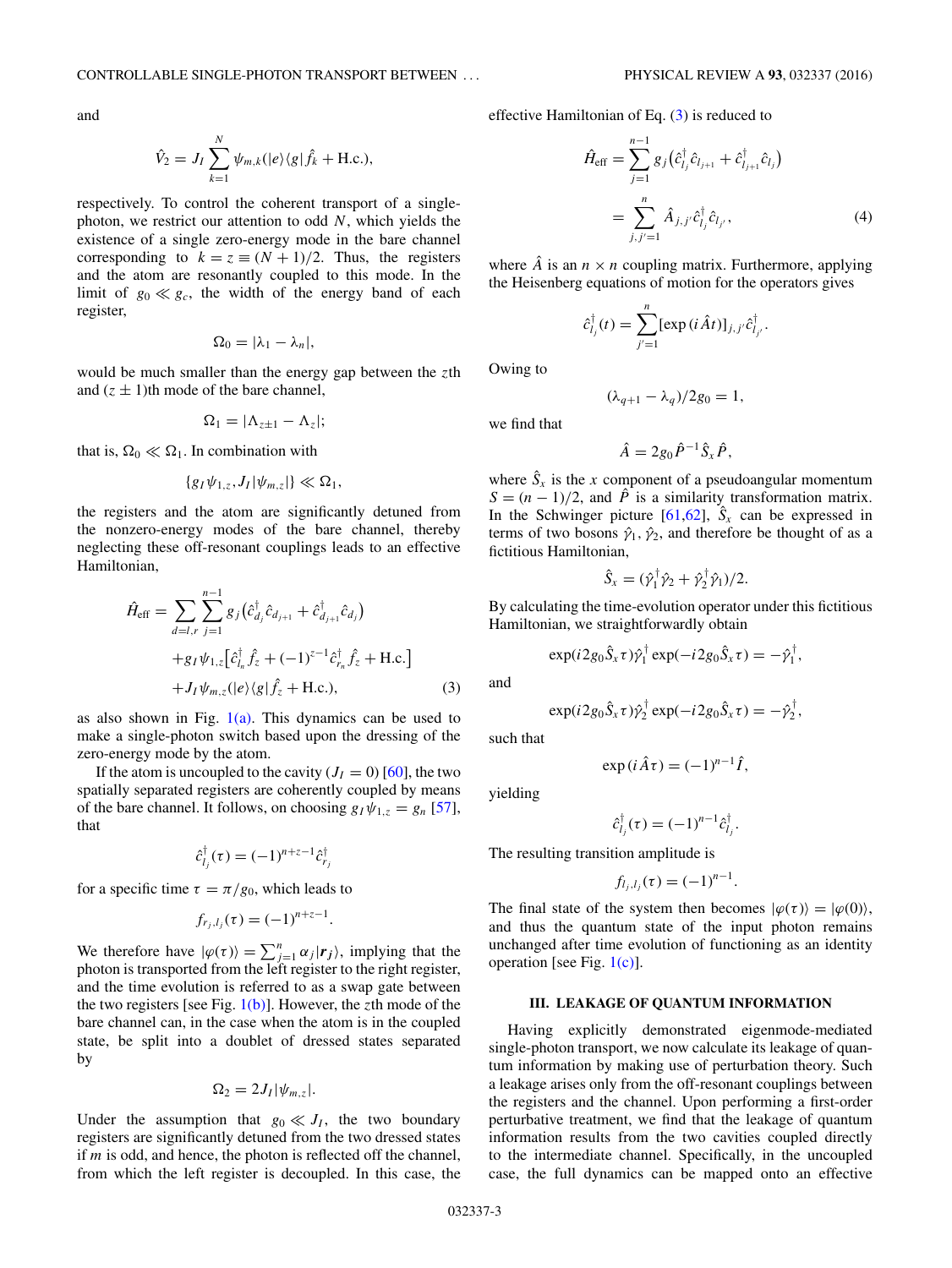<span id="page-3-0"></span>photon transport channel being perturbatively coupled to a finite bosonic environment, whose Hamiltonian is

$$
\hat{H}_z = \sum_{k \neq z} \Lambda_k \hat{f}_k^{\dagger} \hat{f}_k.
$$

The interaction between them is

$$
\hat{V}_z = g_I \sum_{k \neq z} \psi_{1,k} \left[ \hat{c}_{l_n}^{\dagger} \hat{f}_k + (-1)^{k-1} \hat{c}_{r_n}^{\dagger} \hat{f}_k + \text{H.c.} \right].
$$

Up to second order,  $\epsilon_j^r$  is modified as

$$
\epsilon_j^r \simeq 4\Delta_r \delta_{n,j},
$$

where

$$
\Delta_r = \sum_{k < z} \Delta_k^r [1 - (-1)^{n+k+z} \cos(\Lambda_k \tau)] \tag{5}
$$

and

$$
\Delta_k^r = (g_I \psi_{1,k} / \Lambda_k)^2.
$$

In the coupled case, the zero-energy mode of the bare channel is the only state that is dressed by the atom owing to  $J_I \ll g_c$ . The boundary registers are thus coupled to the two dressed states in addition to the bosonic environment; however, the coupling to this environment can be neglected so long as  $g_0 \ll J_I$ . With a similar perturbative treatment as before,  $\epsilon_j^l$  is given by

$$
\epsilon_j^l \simeq 4\Delta_l \delta_{n,j},
$$

where

$$
\Delta_l = \Delta_z^l [1 - (-1)^{n-1} \cos(J_l \psi_{m,z} \tau)] \tag{6}
$$

and

$$
2\Delta_z^l=(g_I\psi_{1,z}/J_I\psi_{m,z})^2.
$$

From these equations we conclude that encoding quantum information into the cavities between  $d_1$  and  $d_{n-1}$  could be more efficient.

In order to quantify quantum information leaking into the off-resonant modes of the intermediate channel, we need to employ two average fidelities, the reflection fidelity

$$
F_l = \int d\phi \, \langle \phi | \hat{\rho}_l(\tau) | \phi \rangle
$$

and the transmission fidelity

$$
F_r = \int d\phi \, \langle \phi | \hat{\rho}_r(\tau) | \phi \rangle.
$$

Here,  $\hat{\rho}_{l/r}(\tau)$  is the output reduced density matrix of the left or right register, the integration is over all input pure states and  $\int d\phi$  is normalized to unity. The fidelity  $F_d$  (in combination with  $F_l$  and  $F_r$ ) can, after a straightforward calculation, be expressed in terms of the transition amplitudes,

$$
F_d = \frac{1}{n(n+1)} \sum_{j,j'=1}^n \left[ |f_{d_{j'},l_j}(\tau)|^2 + f_{d_j,l_j}(\tau) f_{d_{j'},l_{j'}}^*(\tau) \right]. \tag{7}
$$

To demonstrate our theoretical results, we numerically simulate the transmission infidelity,

$$
\xi_r=1-F_r
$$



FIG. 2. Numerical simulation results of the transmission infidelity  $\xi_r$  in the uncoupled case  $(J_I = 0)$  of either  $N = 7$ ,  $n = 2$  for (a) or  $N = 101$ ,  $n = 10$  for (b). The analytic upper bound is shown by the dashed red curve.

(see Fig. 2), and the reflection infidelity,

$$
\xi_l=1-F_l
$$

(see Fig. [3\)](#page-4-0), for the  $N = 7$ ,  $n = 2$  and  $N = 101$ ,  $n = 10$  cases, as two examples. Specifically, in finite channels of fixed length, the infidelity  $\xi_d$  is plotted as a function of  $g_I/g_c$  along with an analytic upper bound. Working within the weak-coupling limit,  $\xi_d$  can be analytically expressed as  $\xi_d \simeq 2\Delta_d$ , and has the upper bound,

$$
\xi_d \leq \frac{8}{n} \left( \Delta_z^l \delta_{l,d} + \sum_{k < z} \Delta_k^r \delta_{r,d} \right). \tag{8}
$$

This upper bound is in excellent agreement with the numerical results, shown in Figs. 2 and [3](#page-4-0) [\[63\]](#page-6-0). In addition, we find that decreasing  $g_I/g_c$  can suppress the leakage of quantum information, so  $\xi_d$  can in principle be made arbitrarily small.

#### **IV. EXTENSIONS**

In direct analogy to a classical computer, the potential power of a quantum computer exponentially increases with the number of qubits, but increasing arbitrarily the number of qubits is not easy to achieve. One approach to addressing this challenge is to envision a quantum computer containing a number of quantum registers [\[64\]](#page-7-0), so the study of the multi-register setups is important for making a powerful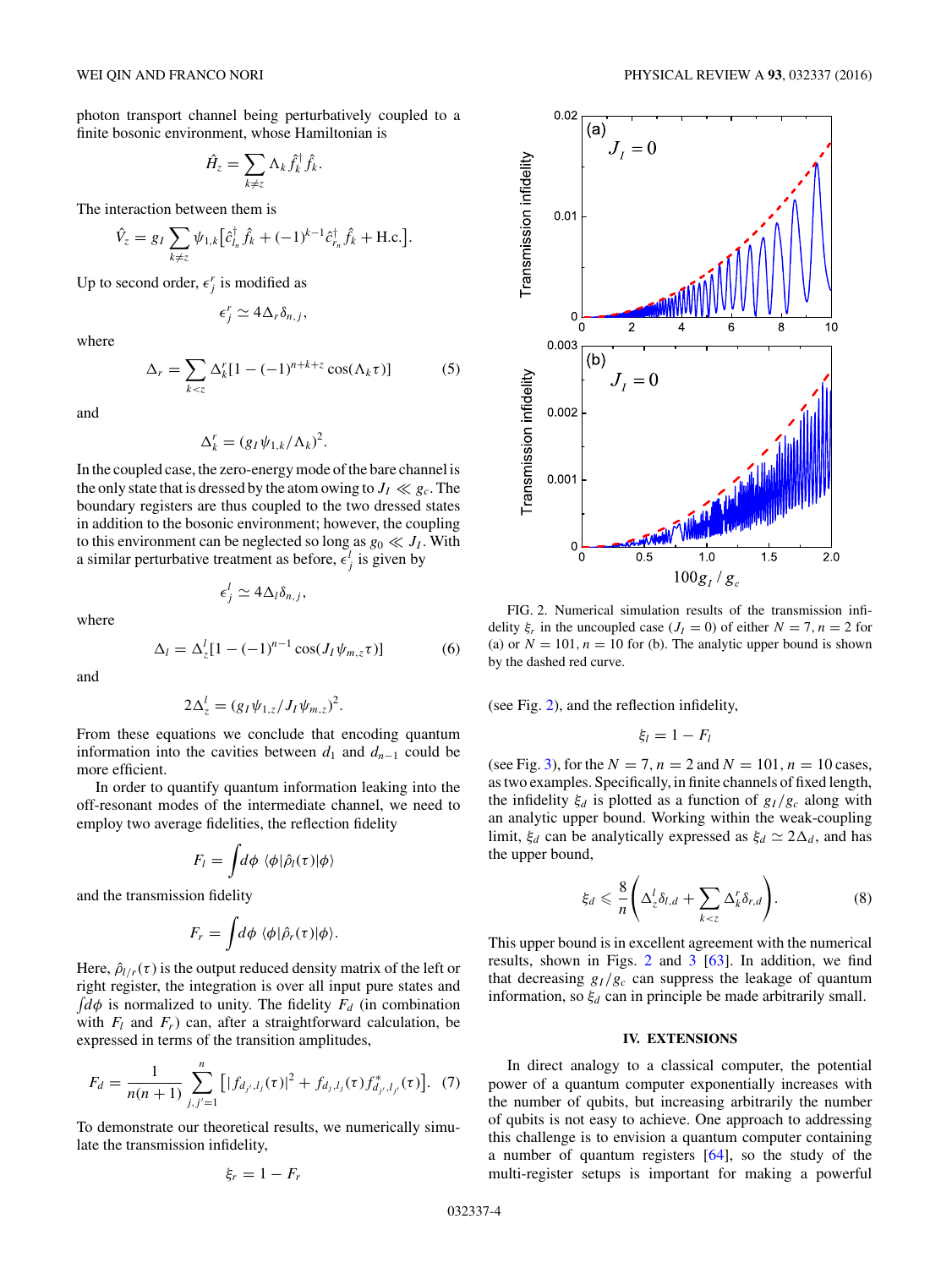<span id="page-4-0"></span>

FIG. 3. Numerical simulation results of the reflection infidelity ξ<sub>l</sub> in the coupled case of either  $N = 7$ ,  $n = 2$ ,  $J_I/g_c = 0.05$  for (a) or  $N = 101$ ,  $n = 10$ ,  $J_I/g_c = 0.1$  for (b). The analytic upper bound is shown by the dashed red curve. Here, we choose  $m = 3$ .

future quantum computer. While we have focused on the two-register case, the extension to the multiregister networks is directly analogous. In such networks, the registers and the channels are the same as mentioned in the description above, except that a single register needs to be coupled to multiple channels. The couplings of the channels to the registers and to the atoms are also chosen as before. The state of all the atoms in the coupled state decouples all the registers from the channels; thus, quantum information will be stored in the independent registers. However, in the situation where one of the atoms is uncoupled, the corresponding bare channel coherently couples two distant registers, which are still decoupled from other channels, and therefore information transport will be reliably achieved between them. Together with individually addressable atoms, quantum information can be redirected from one register to another, in direct analogy to a quantum routing function. For simplicity, let us consider a specific network of five registers  $R_1, \ldots, R_5$  and eight channels  $C_1, \ldots, C_8$ , and demonstrate a single-photon traveling along the path  $R_1 \rightarrow R_2 \rightarrow R_3 \rightarrow R_4 \rightarrow R_5$ , shown in Fig. 4(a). Suppose now that a single-photon is initially prepared in the register  $R_1$  with an arbitrary input state. To confirm this travel, we numerically simulate the average fidelity  $F_\theta$  ( $\theta = 1, \ldots, 5$ ) between the input state of the register  $R_1$  and the output state of the register  $R_{\theta}$  [see Fig. 4(b)]. These numerical results show that the controllable single-photon transport in a network can be achieved with very high fidelity. Despite the fact that



FIG. 4. (a) Schematic illustration of a network which is made up of five registers and eight channels. Each register is coupled to at least three channels. Depending upon the atomic state, a single-photon can be stored in one of the registers or transported between them as required. (b) The average fidelities plotted as functions of the evolution time for a single-photon traveling along the network in (a). We choose that all the atoms are in the coupled states during the time intervals  $[0, \tau]$  and  $(5\tau, 6\tau]$ , with  $J_I/g_c = 0.05$ ; while the atoms in the channels  $C_1, C_5, C_6$ , and  $C_7$  are uncoupled during the time intervals  $(\tau, 2\tau]$ ,  $(2\tau, 3\tau]$ ,  $(3\tau, 4\tau]$ , and  $(4\tau, 5\tau]$ , respectively. The solid black curve in (b) corresponds to  $F_1$ , the dashed red curve to  $F_2$ , the short dashed blue curve to  $F_3$ , the dashed-dotted orange curve to  $F_4$ , and the dashed-double dotted violet curve to  $F_5$ . Here,  $g_I/g_c = 0.0001, N = 7, n = 2, \text{ and } m = 3.$ 

we elucidate only one of the paths in a simple network; in principle, our method can enable any arbitrary path and more complex networks.

### **V. CONCLUSIONS**

We have proposed and analyzed single-photon controllable transport using a 1D CCA to coherently couple two identical spatially separated 1D CCAs, and a two-level atom, to control the transport of single photons. We study the pure Hamiltonian evolution in this hybrid system. In the case when the atom is absent, a single-photon with an arbitrary unknown quantum state (for example, initially in the left CCA) will be transported to the right CCA, with a transmission fidelity arbitrarily close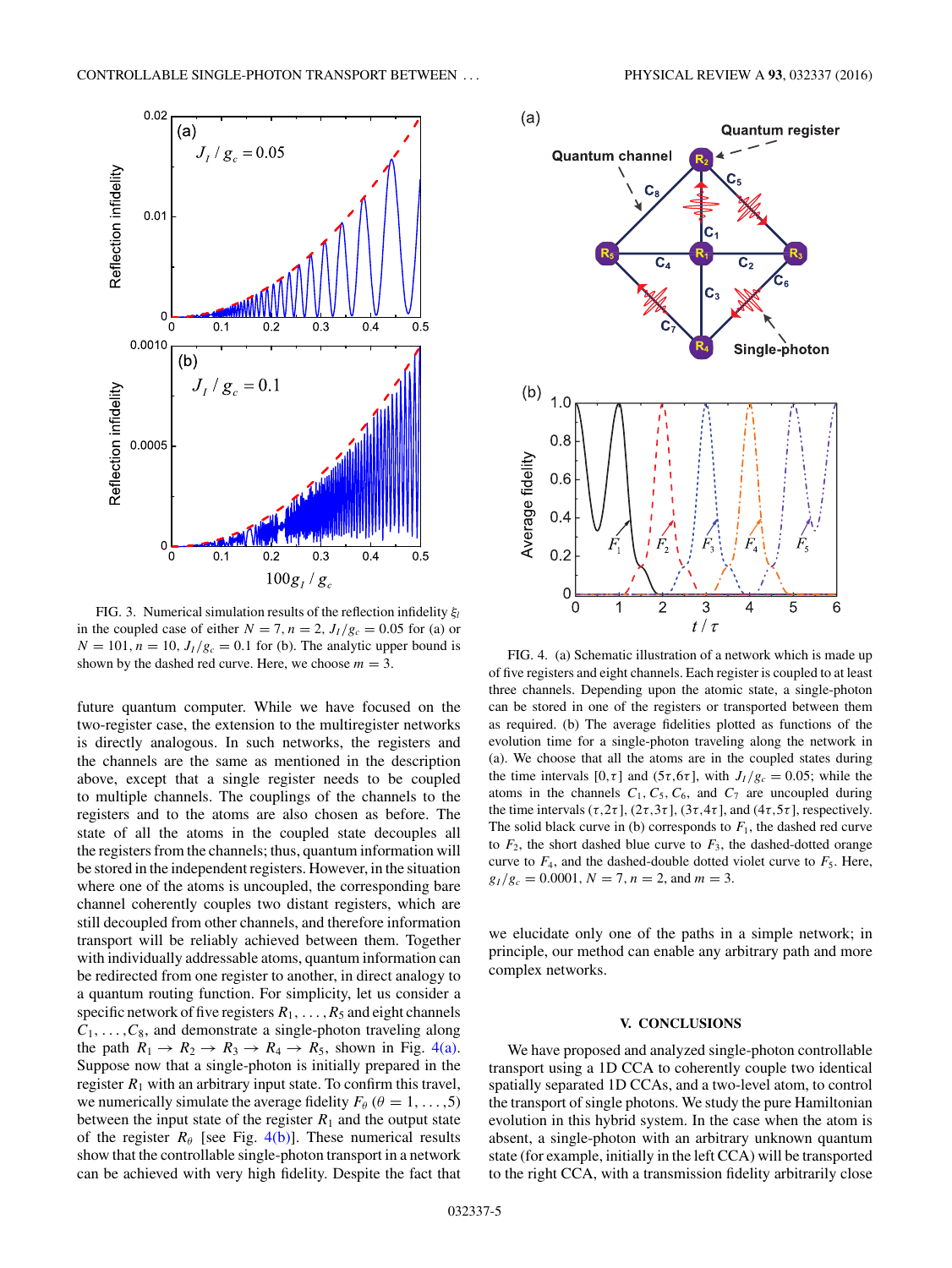<span id="page-5-0"></span>to unity. On the contrary, as a result of the coupling of the atom to the intermediate CCA, this single-photon will be reflected back into the left CCA and leave its quantum state unchanged, with a reflection fidelity also arbitrarily close to unity. The approach can also be directly generalized to multiregister quantum networks, and thus due to its scalability, applied to realize quantum information processing devices. It should be noted that, in the no-atom case, this method allows for arbitrary multiphoton state coherent transport through the intermediate CCA, even in a thermal equilibrium state. The proposed setup can be examined in the context of circuit quantum electrodynamics with superconducting circuits. For example, superconducting qubits act as two-level atoms and transmission line resonators behave as cavities. In this situation, two nearest-neighbor resonators can be straightforwardly connected via a capacitor. The coupling strength could experimentally reach  $2\pi \times 31$  MHz [\[65\]](#page-7-0) and in fact this reachable strength can be markedly larger by increasing the capacitance. Moreover, the coupling between

- [1] H. J. Kimble, The quantum internet, [Nature \(London\)](http://dx.doi.org/10.1038/nature07127) **[453](http://dx.doi.org/10.1038/nature07127)**, [1023](http://dx.doi.org/10.1038/nature07127) [\(2008\)](http://dx.doi.org/10.1038/nature07127).
- [2] S. Perseguers, M. Lewenstein, A. Acin, and J. I. Cirac, Quantum random networks, [Nat. Phys.](http://dx.doi.org/10.1038/nphys1665) **[6](http://dx.doi.org/10.1038/nphys1665)**, [539](http://dx.doi.org/10.1038/nphys1665) [\(2010\)](http://dx.doi.org/10.1038/nphys1665).
- [3] J. I. Cirac, P. Zoller, H. J. Kimble, and H. Mabuchi, Quantum State Transfer and Entanglement Distribution among Distant Nodes in a Quantum Network, [Phys. Rev. Lett.](http://dx.doi.org/10.1103/PhysRevLett.78.3221) **[78](http://dx.doi.org/10.1103/PhysRevLett.78.3221)**, [3221](http://dx.doi.org/10.1103/PhysRevLett.78.3221) [\(1997\)](http://dx.doi.org/10.1103/PhysRevLett.78.3221).
- [4] D. Bouwmeester, J. W. Pan, K. Mattle, M. Eibl, H. Weinfurter, and A. Zeilinger, Experimental quantum teleportation, [Nature \(London\)](http://dx.doi.org/10.1038/37539) **[390](http://dx.doi.org/10.1038/37539)**, [575](http://dx.doi.org/10.1038/37539) [\(1997\)](http://dx.doi.org/10.1038/37539).
- [5] D. S. Naik, C. G. Peterson, A. G. White, A. J. Berglund, and P. G. Kwiat, Entangled State Quantum Cryptography: Eavesdropping on the Ekert Protocol, [Phys. Rev. Lett.](http://dx.doi.org/10.1103/PhysRevLett.84.4733) **[84](http://dx.doi.org/10.1103/PhysRevLett.84.4733)**, [4733](http://dx.doi.org/10.1103/PhysRevLett.84.4733) [\(2000\)](http://dx.doi.org/10.1103/PhysRevLett.84.4733).
- [6] W. Tittel, J. Brendel, H. Zbinden, and N. Gisin, Quantum Cryptography Using Entangled Photons in Energy-Time Bell States, [Phys. Rev. Lett.](http://dx.doi.org/10.1103/PhysRevLett.84.4737) **[84](http://dx.doi.org/10.1103/PhysRevLett.84.4737)**, [4737](http://dx.doi.org/10.1103/PhysRevLett.84.4737) [\(2000\)](http://dx.doi.org/10.1103/PhysRevLett.84.4737).
- [7] L. M. Duan, M. D. Lukin, J. I. Cirac, and P. Zoller, Longdistance quantum communication with atomic ensembles and linear optics, [Nature \(London\)](http://dx.doi.org/10.1038/35106500) **[414](http://dx.doi.org/10.1038/35106500)**, [413](http://dx.doi.org/10.1038/35106500) [\(2001\)](http://dx.doi.org/10.1038/35106500).
- [8] S. Ritter *et al.*, An elementary quantum network of single atoms in optical cavities, [Nature \(London\)](http://dx.doi.org/10.1038/nature11023) **[484](http://dx.doi.org/10.1038/nature11023)**, [195](http://dx.doi.org/10.1038/nature11023) [\(2012\)](http://dx.doi.org/10.1038/nature11023).
- [9] Z.-L. Xiang, S. Ashhab, J. Q. You, and F. Nori, Hybrid quantum circuits: Superconducting circuits interacting with other quantum systems, [Rev. Mod. Phys.](http://dx.doi.org/10.1103/RevModPhys.85.623) **[85](http://dx.doi.org/10.1103/RevModPhys.85.623)**, [623](http://dx.doi.org/10.1103/RevModPhys.85.623) [\(2013\)](http://dx.doi.org/10.1103/RevModPhys.85.623).
- [10] L. Childress, M. V. G. Dutt, J. M. Taylor, A. S. Zibrov, F. Jelezko, J. Wrachtrup, P. R. Hemmer, M. D. Lukin, Coherent dynamics of coupled electron and nuclear spin qubits in diamond, [Science](http://dx.doi.org/10.1126/science.1131871) **[314](http://dx.doi.org/10.1126/science.1131871)**, [281](http://dx.doi.org/10.1126/science.1131871) [\(2006\)](http://dx.doi.org/10.1126/science.1131871).
- [11] A. M. Zagoskin, J. R. Johansson, S. Ashhab, and F. Nori, Quantum information processing using frequency control of impurity spins in diamond, [Phys. Rev. B](http://dx.doi.org/10.1103/PhysRevB.76.014122) **[76](http://dx.doi.org/10.1103/PhysRevB.76.014122)**, [014122](http://dx.doi.org/10.1103/PhysRevB.76.014122) [\(2007\)](http://dx.doi.org/10.1103/PhysRevB.76.014122).
- [12] R. Hanson and D. D. Awschalom, Coherent manipulation of single spins in semiconductors, [Nature](http://dx.doi.org/10.1038/nature07129) **[453](http://dx.doi.org/10.1038/nature07129)**, [1043](http://dx.doi.org/10.1038/nature07129) [\(2008\)](http://dx.doi.org/10.1038/nature07129).
- [13] A. Bermudez, F. Jelezko, M. B. Plenio, and A. Retzker, Electron-Mediated Nuclear-Spin Interactions between Distant Nitrogen-Vacancy Centers, [Phys. Rev. Lett.](http://dx.doi.org/10.1103/PhysRevLett.107.150503) **[107](http://dx.doi.org/10.1103/PhysRevLett.107.150503)**, [150503](http://dx.doi.org/10.1103/PhysRevLett.107.150503) [\(2011\)](http://dx.doi.org/10.1103/PhysRevLett.107.150503).

single superconducting qubits and transmission line resonators has also been implemented in the strong-coupling regime and even in the ultrastrong-coupling regime, with strengths of up to  $2\pi \times 107$  MHz [\[66\]](#page-7-0) and 12% of the cavity frequency [\[67\]](#page-7-0), respectively. Hence, our theoretical model seems to be experimentally accessible using current technologies. While we have chosen to focus on the special case of a CCA system, this framework can be employed to achieve controllable quantum state transfer in a wide range of systems, including, for example, coupled quantum spin chains.

## **ACKNOWLEDGMENTS**

W.Q. is supported by the Basic Research Fund of the Beijing Institute of Technology under Grant No. 20141842005. F.N. is supported by the RIKEN iTHES Project, MURI Center for Dynamic Magneto-Optics via the AFOSR Award No. FA9550- 14-1-0040, the Impact Program of JST, a Grant-in-Aid for Scientific Research (A).

- [14] N. Y. Yao, L. Jiang, A. V. Gorshkov, P. C. Maurer, G. Giedke, J. I. Cirac, and M. D. Lukin, Scalable architecture for a room temperature solid-state quantum information processor, [Nat. Commun.](http://dx.doi.org/10.1038/ncomms1788) **[3](http://dx.doi.org/10.1038/ncomms1788)**, [800](http://dx.doi.org/10.1038/ncomms1788) [\(2012\)](http://dx.doi.org/10.1038/ncomms1788).
- [15] M. W. Doherty, N. B. Manson, P. Delaney, F. Jelezko, J. Wrachtrup, L. C. L. Hollenberg, The nitrogen-vacancy colour centre in diamond, [Phys. Rep.](http://dx.doi.org/10.1016/j.physrep.2013.02.001) **[528](http://dx.doi.org/10.1016/j.physrep.2013.02.001)**, [1](http://dx.doi.org/10.1016/j.physrep.2013.02.001) [\(2013\)](http://dx.doi.org/10.1016/j.physrep.2013.02.001).
- [16] J. F. Zhang, G. L. Long, W. Zhang, Z. W. Deng, W. Z. Liu, and Z. H. Lu, Simulation of Heisenberg XY interactions and realization of a perfect state transfer in spin chains using liquid nuclear magnetic resonance, [Phys. Rev. A](http://dx.doi.org/10.1103/PhysRevA.72.012331) **[72](http://dx.doi.org/10.1103/PhysRevA.72.012331)**, [012331](http://dx.doi.org/10.1103/PhysRevA.72.012331) [\(2005\)](http://dx.doi.org/10.1103/PhysRevA.72.012331).
- [17] G. R. Feng, G. F. Xu, and G. L. Long, Experimental Realization [of Nonadiabatic Holonomic Quantum Computation,](http://dx.doi.org/10.1103/PhysRevLett.110.190501) Phys. Rev. Lett. **[110](http://dx.doi.org/10.1103/PhysRevLett.110.190501)**, [190501](http://dx.doi.org/10.1103/PhysRevLett.110.190501) [\(2013\)](http://dx.doi.org/10.1103/PhysRevLett.110.190501).
- [18] Y. X. Liu, L. F.Wei, J. S. Tsai, and F. Nori, Controllable Coupling between Flux Qubits, [Phys. Rev. Lett.](http://dx.doi.org/10.1103/PhysRevLett.96.067003) **[96](http://dx.doi.org/10.1103/PhysRevLett.96.067003)**, [067003](http://dx.doi.org/10.1103/PhysRevLett.96.067003) [\(2006\)](http://dx.doi.org/10.1103/PhysRevLett.96.067003).
- [19] A. O. Niskanen, K. Harrabi, F. Yoshihara, Y. Nakamura, S. Lloyd, and J. S. Tsai, Quantum coherent tunable coupling of superconducting qubits, [Science](http://dx.doi.org/10.1126/science.1141324) **[316](http://dx.doi.org/10.1126/science.1141324)**, [723](http://dx.doi.org/10.1126/science.1141324) [\(2007\)](http://dx.doi.org/10.1126/science.1141324).
- [20] S. Ashhab, A. O. Niskanen, K. Harrabi, Y. Nakamura, T. Picot, P. C. de Groot, C. J. P. M. Harmans, J. E. Mooij, and F. Nori, Interqubit coupling mediated by a high-excitation-energy quantum object, [Phys. Rev. B](http://dx.doi.org/10.1103/PhysRevB.77.014510) **[77](http://dx.doi.org/10.1103/PhysRevB.77.014510)**, [014510](http://dx.doi.org/10.1103/PhysRevB.77.014510) [\(2008\)](http://dx.doi.org/10.1103/PhysRevB.77.014510).
- [21] W. Xiong, D. Y. Jin, J. Jing, C. H. Lam, and J. Q. You, Controllable coupling between a nanomechanical resonator and a coplanar-waveguide resonator via a superconducting flux qubit, [Phys. Rev. A](http://dx.doi.org/10.1103/PhysRevA.92.032318) **[92](http://dx.doi.org/10.1103/PhysRevA.92.032318)**, [032318](http://dx.doi.org/10.1103/PhysRevA.92.032318) [\(2015\)](http://dx.doi.org/10.1103/PhysRevA.92.032318).
- [22] M. Greiner, O. Mandel, T. Esslinger, T. W. Hänsch, and I. Bloch, Quantum phase transition from a superfluid to a Mott insulator in a gas of ultracold atoms, [Nature](http://dx.doi.org/10.1038/415039a) **[415](http://dx.doi.org/10.1038/415039a)**, [39](http://dx.doi.org/10.1038/415039a) [\(2002\)](http://dx.doi.org/10.1038/415039a).
- [23] L.-M. Duan, E. Demler, and M. D. Lukin, Controlling Spin Exchange Interactions of Ultracold Atoms in Optical Lattices, [Phys. Rev. Lett.](http://dx.doi.org/10.1103/PhysRevLett.91.090402) **[91](http://dx.doi.org/10.1103/PhysRevLett.91.090402)**, [090402](http://dx.doi.org/10.1103/PhysRevLett.91.090402) [\(2003\)](http://dx.doi.org/10.1103/PhysRevLett.91.090402).
- [24] L. Banchi, A. Bayat, P. Verrucchi, and S. Bose, Nonperturbative Entangling Gates Between Distant Qubits Using Uniform Cold Atom Chains, [Phys. Rev. Lett.](http://dx.doi.org/10.1103/PhysRevLett.106.140501) **[106](http://dx.doi.org/10.1103/PhysRevLett.106.140501)**, [140501](http://dx.doi.org/10.1103/PhysRevLett.106.140501) [\(2011\)](http://dx.doi.org/10.1103/PhysRevLett.106.140501).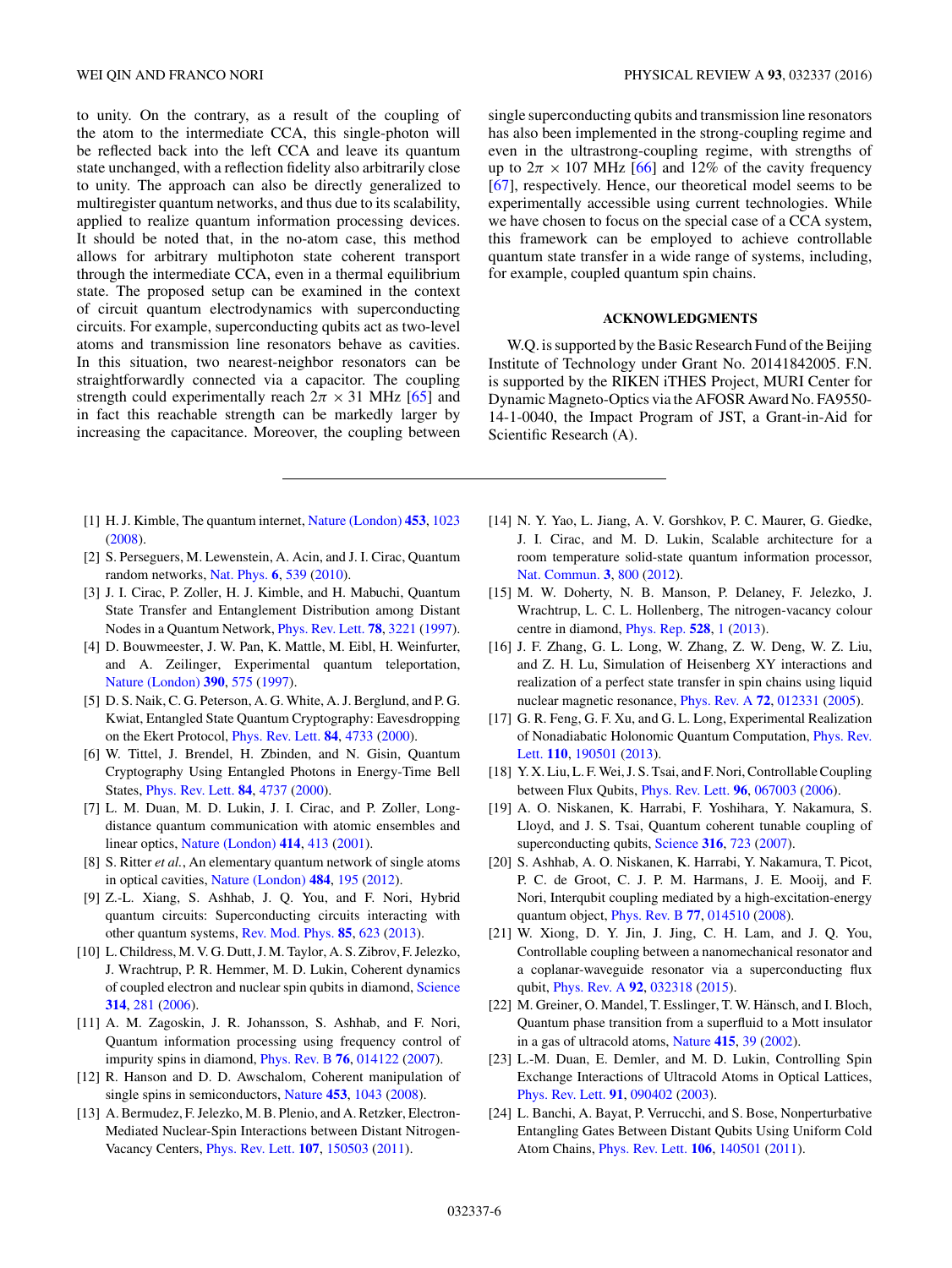- <span id="page-6-0"></span>[25] H. Huebl, C. W. Zollitsch, J. Lotze, F. Hocke, M. Greifenstein, A. Marx, R. Gross, and S. T. B. Goennenwein, High Cooperativity in Coupled Microwave Resonator Ferrimagnetic Insulator Hybrids, [Phys. Rev. Lett.](http://dx.doi.org/10.1103/PhysRevLett.111.127003) **[111](http://dx.doi.org/10.1103/PhysRevLett.111.127003)**, [127003](http://dx.doi.org/10.1103/PhysRevLett.111.127003) [\(2013\)](http://dx.doi.org/10.1103/PhysRevLett.111.127003).
- [26] X. Zhang, C. L. Zou, L. Jiang, and H. X. Tang, Strongly Coupled Magnons and Cavity Microwave Photons, [Phys. Rev. Lett.](http://dx.doi.org/10.1103/PhysRevLett.113.156401) **[113](http://dx.doi.org/10.1103/PhysRevLett.113.156401)**, [156401](http://dx.doi.org/10.1103/PhysRevLett.113.156401) [\(2014\)](http://dx.doi.org/10.1103/PhysRevLett.113.156401).
- [27] Y. Tabuchi, S. Ishino, A. Noguchi, T. Ishikawa, R. Yamazaki, K. Usami, and Y. Nakamura, Coherent coupling between a ferromagnetic magnon and a superconducting qubit, [Science](http://dx.doi.org/10.1126/science.aaa3693) **[349](http://dx.doi.org/10.1126/science.aaa3693)**, [405](http://dx.doi.org/10.1126/science.aaa3693) [\(2015\)](http://dx.doi.org/10.1126/science.aaa3693).
- [28] D. Zhang, X. M. Wang, T. F. Li, X. Q. Luo, W. Wu, F. Nori, and J. Q. You, Cavity quantum electrodynamics with ferromagnetic [magnons in a small yttrium-iron-garnet sphere,](http://dx.doi.org/10.1038/npjqi.2015.14) npj Quantum Inf. **[1](http://dx.doi.org/10.1038/npjqi.2015.14)**, [15014](http://dx.doi.org/10.1038/npjqi.2015.14) [\(2015\)](http://dx.doi.org/10.1038/npjqi.2015.14).
- [29] M. A. Sillanpää, J. I. Park, and R. W. Simmonds, Coherent quantum state storage and transfer between two phase qubits via a resonant cavity, [Nature \(London\)](http://dx.doi.org/10.1038/nature06124) **[449](http://dx.doi.org/10.1038/nature06124)**, [438](http://dx.doi.org/10.1038/nature06124) [\(2007\)](http://dx.doi.org/10.1038/nature06124).
- [30] J. Majer *et al.*, Coupling superconducting qubits via a cavity bus, [Nature \(London\)](http://dx.doi.org/10.1038/nature06184) **[449](http://dx.doi.org/10.1038/nature06184)**, [443](http://dx.doi.org/10.1038/nature06184) [\(2007\)](http://dx.doi.org/10.1038/nature06184).
- [31] L. Zhou, Z. R. Gong, Y. X. Liu, C. P. Sun, and F. Nori, Controllable Scattering of a Single Photon Inside a One-Dimensional Resonator Waveguide, [Phys. Rev. Lett.](http://dx.doi.org/10.1103/PhysRevLett.101.100501) **[101](http://dx.doi.org/10.1103/PhysRevLett.101.100501)**, [100501](http://dx.doi.org/10.1103/PhysRevLett.101.100501) [\(2008\)](http://dx.doi.org/10.1103/PhysRevLett.101.100501).
- [32] P. Nataf and C. Ciuti, Protected Quantum Computation with Multiple Resonators in Ultrastrong Coupling Circuit QED, [Phys. Rev. Lett.](http://dx.doi.org/10.1103/PhysRevLett.107.190402) **[107](http://dx.doi.org/10.1103/PhysRevLett.107.190402)**, [190402](http://dx.doi.org/10.1103/PhysRevLett.107.190402) [\(2011\)](http://dx.doi.org/10.1103/PhysRevLett.107.190402).
- [33] C. P. Yang, Q. P. Su, and F. Nori, Entanglement generation and quantum information transfer between spatially separated qubits in different cavities, [New J. Phys.](http://dx.doi.org/10.1088/1367-2630/15/11/115003) **[15](http://dx.doi.org/10.1088/1367-2630/15/11/115003)**, [115003](http://dx.doi.org/10.1088/1367-2630/15/11/115003) [\(2013\)](http://dx.doi.org/10.1088/1367-2630/15/11/115003).
- [34] H. Altug and J. Vučković, Two-dimensional coupled photonic crystal resonator arrays, [Appl. Phys. Lett.](http://dx.doi.org/10.1063/1.1639505) **[84](http://dx.doi.org/10.1063/1.1639505)**, [161](http://dx.doi.org/10.1063/1.1639505) [\(2004\)](http://dx.doi.org/10.1063/1.1639505).
- [35] A. D. Greentree, C. Tahan, J. H. Cole, and L. C. L. Hollenberg, Quantum phase transitions of light, [Nat. Phys.](http://dx.doi.org/10.1038/nphys466) **[2](http://dx.doi.org/10.1038/nphys466)**, [856](http://dx.doi.org/10.1038/nphys466) [\(2006\)](http://dx.doi.org/10.1038/nphys466).
- [36] P. Lodahl, S. Mahmoodian, and S. Stobbe, Interfacing single photons and single quantum dots with photonic nanostructures, [Rev. Mod. Phys.](http://dx.doi.org/10.1103/RevModPhys.87.347) **[87](http://dx.doi.org/10.1103/RevModPhys.87.347)**, [347](http://dx.doi.org/10.1103/RevModPhys.87.347) [\(2015\)](http://dx.doi.org/10.1103/RevModPhys.87.347).
- [37] D. K. Armani, T. J. Kippenberg, S. M. Spillane, and K. J. Vahala, Ultra-high-Q toroid microcavity on a chip, [Nature \(London\)](http://dx.doi.org/10.1038/nature01371) **[421](http://dx.doi.org/10.1038/nature01371)**, [925](http://dx.doi.org/10.1038/nature01371) [\(2003\)](http://dx.doi.org/10.1038/nature01371).
- [38] B. Peng *et al.*, Parity-time-symmetric whispering-gallery microcavities, [Nat. Phys.](http://dx.doi.org/10.1038/nphys2927) **[10](http://dx.doi.org/10.1038/nphys2927)**, [394](http://dx.doi.org/10.1038/nphys2927) [\(2014\)](http://dx.doi.org/10.1038/nphys2927).
- [39] B. Peng *et al.*, Loss-induced suppression and revival of lasing, [Science](http://dx.doi.org/10.1126/science.1258004) **[346](http://dx.doi.org/10.1126/science.1258004)**, [328](http://dx.doi.org/10.1126/science.1258004) [\(2014\)](http://dx.doi.org/10.1126/science.1258004).
- [40] M. J. Hartmann, F. G. S. L. Brandão, and M. B. Plenio, Quantum [many-body phenomena in coupled cavity arrays,](http://dx.doi.org/10.1002/lpor.200810046) Laser Photon. Rev. **[2](http://dx.doi.org/10.1002/lpor.200810046)**, [527](http://dx.doi.org/10.1002/lpor.200810046) [\(2008\)](http://dx.doi.org/10.1002/lpor.200810046).
- [41] I. M. Georgescu, S. Ashhab, and F. Nori, Quantum simulation, [Rev. Mod. Phys.](http://dx.doi.org/10.1103/RevModPhys.86.153) **[86](http://dx.doi.org/10.1103/RevModPhys.86.153)**, [153](http://dx.doi.org/10.1103/RevModPhys.86.153) [\(2014\)](http://dx.doi.org/10.1103/RevModPhys.86.153).
- [42] J. S. Douglas, H. Habibian, C.-L. Hung, A. V. Gorshkov, H. J. Kimble, and D. E. Chang, Quantum many-body models with cold atoms coupled to photonic crystals, [Nat. Photon.](http://dx.doi.org/10.1038/nphoton.2015.57) **[9](http://dx.doi.org/10.1038/nphoton.2015.57)**, [326](http://dx.doi.org/10.1038/nphoton.2015.57) [\(2015\)](http://dx.doi.org/10.1038/nphoton.2015.57).
- [43] J. T. Shen and S. Fan, Strongly Correlated Two-Photon Transport in a One-Dimensional Waveguide Coupled to a Two-Level System, [Phys. Rev. Lett.](http://dx.doi.org/10.1103/PhysRevLett.98.153003) **[98](http://dx.doi.org/10.1103/PhysRevLett.98.153003)**, [153003](http://dx.doi.org/10.1103/PhysRevLett.98.153003) [\(2007\)](http://dx.doi.org/10.1103/PhysRevLett.98.153003).
- [44] D. Witthaut and A. S. Sørensen, Photon scattering by a threelevel emitter in a one-dimensional waveguide, [New J. Phys.](http://dx.doi.org/10.1088/1367-2630/12/4/043052) **[12](http://dx.doi.org/10.1088/1367-2630/12/4/043052)**, [043052](http://dx.doi.org/10.1088/1367-2630/12/4/043052) [\(2010\)](http://dx.doi.org/10.1088/1367-2630/12/4/043052).
- [45] Z. H. Wang, Y. Li, D. L. Zhou, C. P. Sun, and P. Zhang, Singlephoton scattering on a strongly dressed atom, [Phys. Rev. A](http://dx.doi.org/10.1103/PhysRevA.86.023824) **[86](http://dx.doi.org/10.1103/PhysRevA.86.023824)**, [023824](http://dx.doi.org/10.1103/PhysRevA.86.023824) [\(2012\)](http://dx.doi.org/10.1103/PhysRevA.86.023824).
- [46] L. Zhou, L. P. Yang, Y. Li, and C. P. Sun, Quantum Routing of [Single Photons with a Cyclic Three-Level System,](http://dx.doi.org/10.1103/PhysRevLett.111.103604) Phys. Rev. Lett. **[111](http://dx.doi.org/10.1103/PhysRevLett.111.103604)**, [103604](http://dx.doi.org/10.1103/PhysRevLett.111.103604) [\(2013\)](http://dx.doi.org/10.1103/PhysRevLett.111.103604).
- [47] W. Zhu, Z. H. Wang, and D. L. Zhou, Multimode effects in cavity QED based on a one-dimensional cavity array, [Phys. Rev. A](http://dx.doi.org/10.1103/PhysRevA.90.043828) **[90](http://dx.doi.org/10.1103/PhysRevA.90.043828)**, [043828](http://dx.doi.org/10.1103/PhysRevA.90.043828) [\(2014\)](http://dx.doi.org/10.1103/PhysRevA.90.043828).
- [48] F. Lombardo, F. Ciccarello, and G. M. Palma, Photon localization versus population trapping in a coupled-cavity array, [Phys. Rev. A](http://dx.doi.org/10.1103/PhysRevA.89.053826) **[89](http://dx.doi.org/10.1103/PhysRevA.89.053826)**, [053826](http://dx.doi.org/10.1103/PhysRevA.89.053826) [\(2014\)](http://dx.doi.org/10.1103/PhysRevA.89.053826).
- [49] J. Lu, Z. H. Wang, and L. Zhou, T-shaped single-photon router, [Opt. Express](http://dx.doi.org/10.1364/OE.23.022955) **[23](http://dx.doi.org/10.1364/OE.23.022955)**, [22955](http://dx.doi.org/10.1364/OE.23.022955) [\(2015\)](http://dx.doi.org/10.1364/OE.23.022955).
- [50] P. Longo, P. Schmitteckert, and K. Busch, Few-Photon Transport in Low-Dimensional Systems: Interaction-Induced Radiation Trapping, [Phys. Rev. Lett.](http://dx.doi.org/10.1103/PhysRevLett.104.023602) **[104](http://dx.doi.org/10.1103/PhysRevLett.104.023602)**, [023602](http://dx.doi.org/10.1103/PhysRevLett.104.023602) [\(2010\)](http://dx.doi.org/10.1103/PhysRevLett.104.023602); Few-photon transport in low-dimensional systems, [Phys. Rev. A](http://dx.doi.org/10.1103/PhysRevA.83.063828) **[83](http://dx.doi.org/10.1103/PhysRevA.83.063828)**, [063828](http://dx.doi.org/10.1103/PhysRevA.83.063828) [\(2011\)](http://dx.doi.org/10.1103/PhysRevA.83.063828).
- [51] D. Roy, Two-Photon Scattering by a Driven Three-Level Emitter in a One-Dimensional Waveguide and Electromagnetically Induced Transparency, [Phys. Rev. Lett.](http://dx.doi.org/10.1103/PhysRevLett.106.053601) **[106](http://dx.doi.org/10.1103/PhysRevLett.106.053601)**, [053601](http://dx.doi.org/10.1103/PhysRevLett.106.053601) [\(2011\)](http://dx.doi.org/10.1103/PhysRevLett.106.053601).
- [52] L. Zhou, Y. Chang, H. Dong, L. M. Kuang, and C. P. Sun, Inherent Mach-Zehnder interference with which-way detection for single-particle scattering in one dimension, [Phys. Rev. A](http://dx.doi.org/10.1103/PhysRevA.85.013806) **[85](http://dx.doi.org/10.1103/PhysRevA.85.013806)**, [013806](http://dx.doi.org/10.1103/PhysRevA.85.013806) [\(2012\)](http://dx.doi.org/10.1103/PhysRevA.85.013806).
- [53] H. Zheng, D. J. Gauthier, and H. U. Baranger, Strongly correlated photons generated by coupling a three- or four-level system to a waveguide, [Phys. Rev. A](http://dx.doi.org/10.1103/PhysRevA.85.043832) **[85](http://dx.doi.org/10.1103/PhysRevA.85.043832)**, [043832](http://dx.doi.org/10.1103/PhysRevA.85.043832) [\(2012\)](http://dx.doi.org/10.1103/PhysRevA.85.043832).
- [54] C. Martens, P. Longo, and K. Busch, Photon transport in onedimensional systems coupled to three-level quantum impurities, [New J. Phys.](http://dx.doi.org/10.1088/1367-2630/15/8/083019) **[15](http://dx.doi.org/10.1088/1367-2630/15/8/083019)**, [083019](http://dx.doi.org/10.1088/1367-2630/15/8/083019) [\(2013\)](http://dx.doi.org/10.1088/1367-2630/15/8/083019).
- [55] J. Lu, L. Zhou, L. M. Kuang, and F. Nori, Single-photon router: Coherent control of multichannel scattering for single photons with quantum interferences, [Phys. Rev. A](http://dx.doi.org/10.1103/PhysRevA.89.013805) **[89](http://dx.doi.org/10.1103/PhysRevA.89.013805)**, [013805](http://dx.doi.org/10.1103/PhysRevA.89.013805) [\(2014\)](http://dx.doi.org/10.1103/PhysRevA.89.013805).
- [56] W. B. Yan and H. Fan, Control of single-photon transport in a one-dimensional waveguide by a single photon, [Phys. Rev. A](http://dx.doi.org/10.1103/PhysRevA.90.053807) **[90](http://dx.doi.org/10.1103/PhysRevA.90.053807)**, [053807](http://dx.doi.org/10.1103/PhysRevA.90.053807) [\(2014\)](http://dx.doi.org/10.1103/PhysRevA.90.053807).
- [57] M. Christandl, N. Datta, A. Ekert, and A. J. Landahl, Perfect State Transfer in Quantum Spin Networks, [Phys. Rev. Lett.](http://dx.doi.org/10.1103/PhysRevLett.92.187902) **[92](http://dx.doi.org/10.1103/PhysRevLett.92.187902)**, [187902](http://dx.doi.org/10.1103/PhysRevLett.92.187902) [\(2004\)](http://dx.doi.org/10.1103/PhysRevLett.92.187902).
- [58] H. Ian, Y. X. Liu, and F. Nori, Excitation spectrum for an inhomogeneously dipole-field-coupled superconducting qubit chain, [Phys. Rev. A](http://dx.doi.org/10.1103/PhysRevA.85.053833) **[85](http://dx.doi.org/10.1103/PhysRevA.85.053833)**, [053833](http://dx.doi.org/10.1103/PhysRevA.85.053833) [\(2012\)](http://dx.doi.org/10.1103/PhysRevA.85.053833).
- [59] E. Lieb, T. Schultz, and D. Mattis, Two soluble models of an antiferromagnetic chain, [Ann. Phys. \(N.Y.\)](http://dx.doi.org/10.1016/0003-4916(61)90115-4) **[16](http://dx.doi.org/10.1016/0003-4916(61)90115-4)**, [407](http://dx.doi.org/10.1016/0003-4916(61)90115-4) [\(1961\)](http://dx.doi.org/10.1016/0003-4916(61)90115-4).
- [60] In fact, we can introduce an auxiliary atomic state  $|\tilde{g}\rangle$  in addition to the states  $|g\rangle$  and  $|e\rangle$ . The states  $|g\rangle$  and  $|\tilde{g}\rangle$  belong to the ground state manifold. We assume that  $|\tilde{g}\rangle$  is completely uncoupled to the cavity mode, so that the interaction  $V_2$  does not play a role in Eq. [\(1\)](#page-1-0) if the atom is in  $|\tilde{g}\rangle$ , thus equivalent to having  $J_I = 0$ .
- [61] J. Schwinger, *Quantum Theory of Angular Momentum* (Academic Press, New York, 1965).
- [62] W. Qin, C. Wang, Y. Cao, and G. L. Long, Multiphoton quantum communication in quantum networks, [Phys. Rev. A](http://dx.doi.org/10.1103/PhysRevA.89.062314) **[89](http://dx.doi.org/10.1103/PhysRevA.89.062314)**, [062314](http://dx.doi.org/10.1103/PhysRevA.89.062314) [\(2014\)](http://dx.doi.org/10.1103/PhysRevA.89.062314).
- [63] In Figs. [2](#page-3-0) and [3,](#page-4-0) the infidelities and the upper bounds are plotted according to Eqs.  $(7)$  and  $(8)$ , respectively. The fidelity in Eq.  $(7)$ has been averaged over all possible input pure states of the